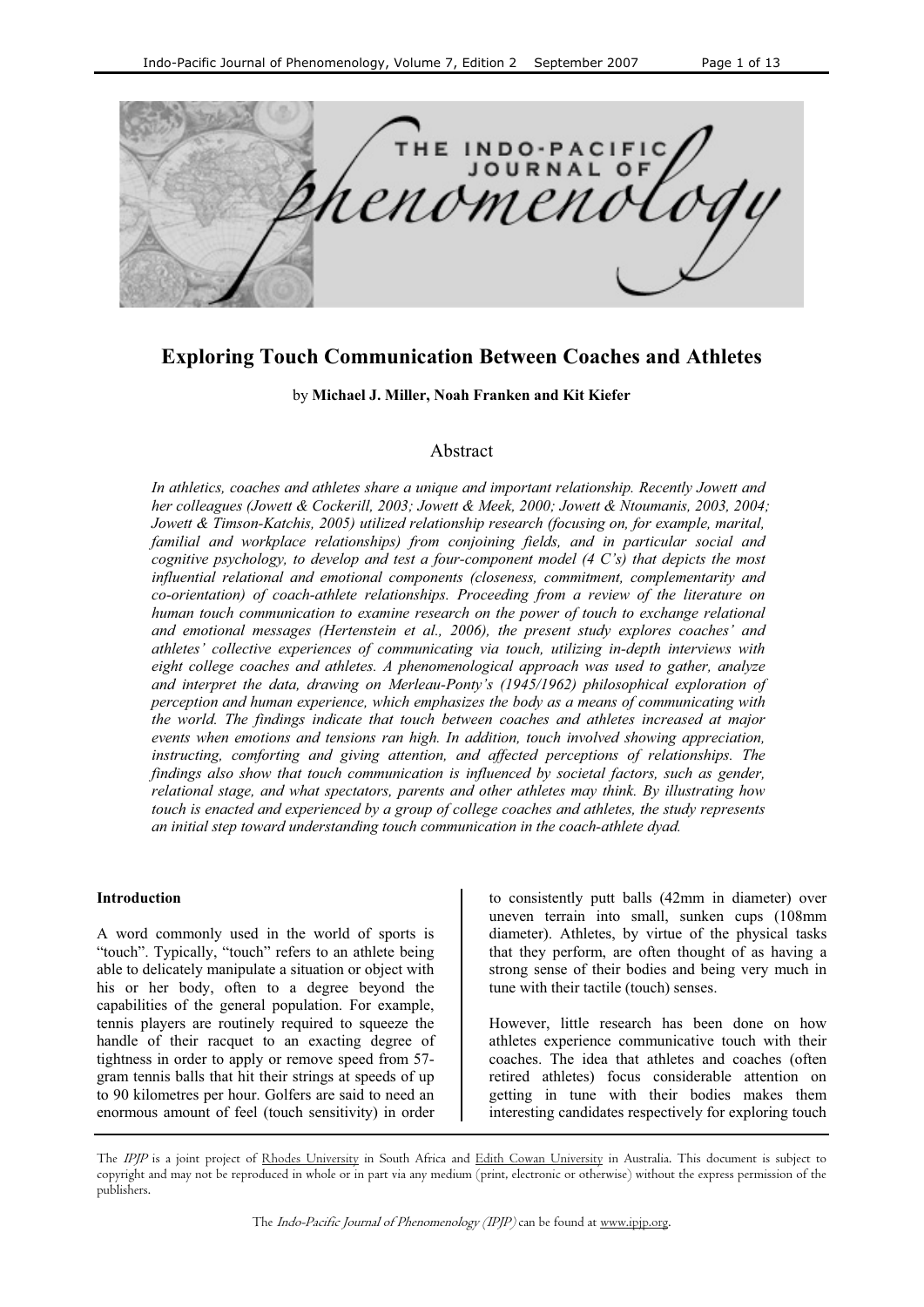communication. More specifically, since coaches and athletes share a distinct relationship and presumably consistent forms of touch, studying their experiences can offer insight into what various kinds of touch mean and feel like in a sporting context.

The study reported in this paper aimed to explore athletes' and coaches' experiences of communicative touch. A phenomenological approach was considered appropriate to align the findings of this study as closely as possible to the idea of athletes and coaches communicating with their bodies. More specifically, the study draws on Maurice Merleau-Ponty's (1945/ 1962) philosophical exploration of perception and human experience, which emphasizes the body as a means of communicating with the world and illuminates the intertwined nature of touching and being touched. This study is guided both theoretically and methodologically by the notion that the mind is inseparable from the body and that the experience of touch communication can be represented by a consideration of how individuals perceive touch via their bodies.

The study aimed to reflect the "universal" touch experiences of a particular group of college coaches and athletes. Through personal narratives, the selected sample of college athletes and coaches related stories of their own experiences of touch, as well as of the absence of touch, specific to their athletic participation. The narratives represent individual perceptions of touch, and are analysed and interpreted within the broad framework of Merleau-Ponty's phenomenology, which considers strongly the reciprocity, power and ambiguity of touch communication.

The data obtained from this study offer an in-depth, context-specific snapshot of how touch is experienced in sports, illustrating, through collation of individual themes, what emerged as the collective experience of the subjects. Furthermore, by focusing more essentially on how touch between individuals is experienced physically, emotionally and relationally, the findings help to illuminate the mediating effects of factors such as gender, power, age, and how much the individuals involved in a touch like one another.

### **Literature Review**

The literature review leading up to the exploration of how coaches and athletes experience touch between one another examines three major threads. The first thread focuses on a four-component model, proposed by Jowett and Meeks (2000), that emphasizes the importance of athlete and coach *closeness, commitment, complementarity* and *co-orientation*.

More generally, the model helps to explain and examine the interpersonal, dyadic relationship between coaches and athletes. The second thread highlights literature which examines the emotional and relational messages communicated via touch, and illustrates where specific findings align with the fourcomponent athlete-coach relationship model. Thus, the initial two-thirds of this literature review examines parts of the intertwined knot of empirical<br>research regarding athletes' and coaches' research regarding athletes' and coaches' relationships, along with the potential impact that physical touch may have on those relationships. The final thread of the review considers the alignment of touch literature and athlete-coach relationship literature in light of Merleau-Ponty's philosophical conception of perception and the human body. In keeping with his suggestion that a human phenomenon should be approached without completely unravelling its ambiguity, the final section aims to ensure that the knot this study is exploring (touch phenomenon) remains ontologically bound by the relationships and theories that constitute it.

### *Coach-Athlete Relationships*

In order to locate touch communication in the context of coaches and athletes, it is critical to understand how coaches and athletes interact interpersonally. This section will thus outline how theorists from the field of sport psychology frame and examine the unique components of coach-athlete relationships.

In the 1980s, researchers studying the relationship between coaches and athletes focused primarily on how coaches utilize leadership skills to motivate and affect athletes' behaviours and performances (Chelladurai, 1984; Smith, Zane, Smoll, & Coppel, 1983). During this period, it was common for sport psychology theorists to utilize such measurement instruments as the Leadership Scale of Sport and Coaching Behaviour Assessment System (Jowett, 2006).

In the 1990s, however, there was a shift, spurred by research by Jowett & Meek (2000), to examine the interpersonal, relational and emotional characteristics that coaches and athletes share. Essentially, researchers focused not so much on just the coaches, but on how coaches and athletes relate as a unit. The shift entailed an emphasis on the bi-directional and reciprocal nature of relationships, whereby sport psychology theorists began to draw from relational theories in adjoining fields (Jowett & Cockerill, 2002; Jowett, Paull, Pensgaard, Hoegma, & Riise, 2005; Poczwardowski, Barott, & Henschen, 2002; Wylleman, 2000). Research began to illustrate the impact of the dyadic athlete-coach relationship on athlete success, leading some theorists to place coach-

The IPJP is a joint project of Rhodes University in South Africa and Edith Cowan University in Australia. This document is subject to copyright and may not be reproduced in whole or in part via any medium (print, electronic or otherwise) without the express permission of the publishers.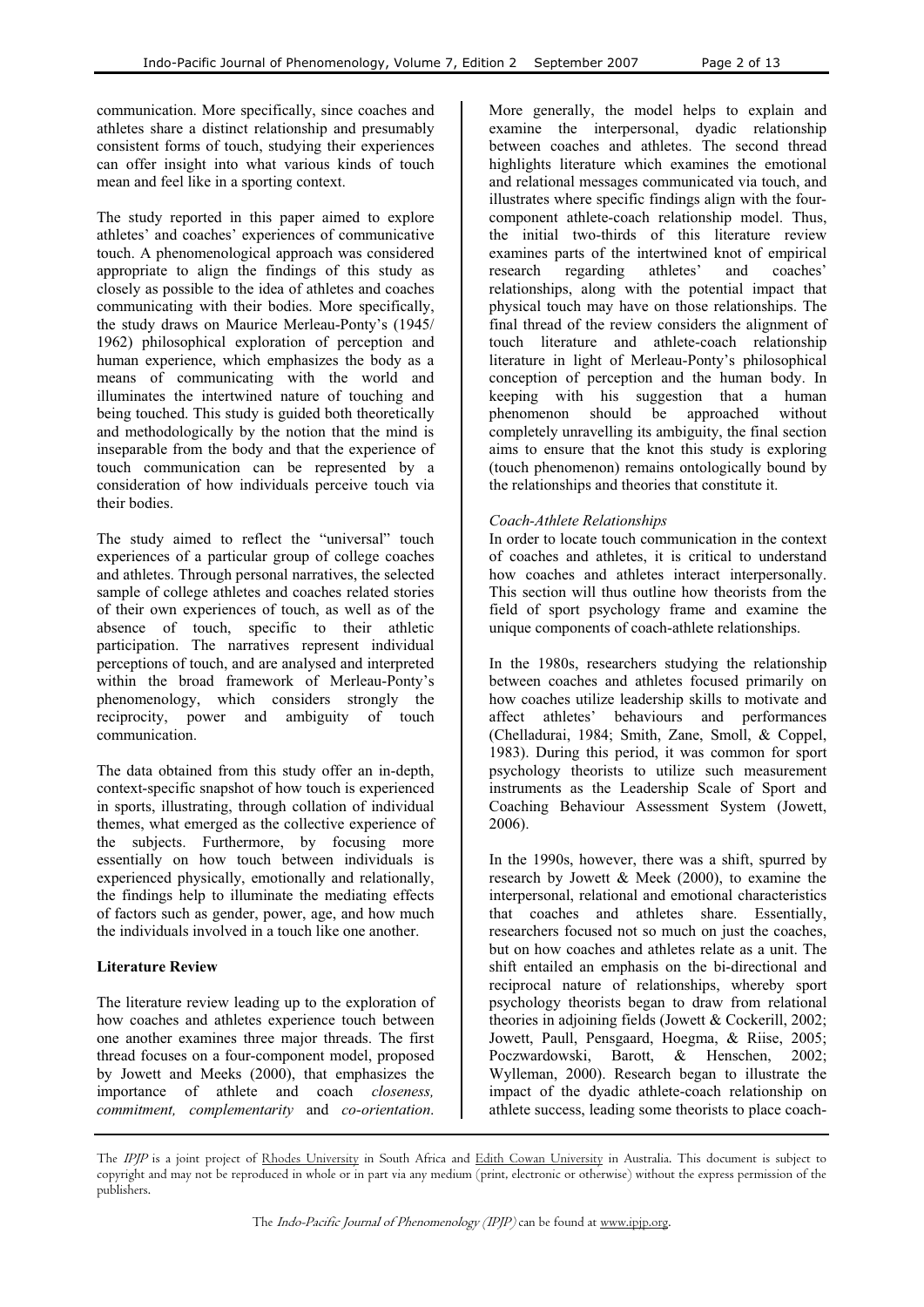athlete relationships at the heart of sports training (Jowett & Clark-Carter, 2006; Lyle, 1999).

Interpersonal theories from conjoining fields were initially used to develop a model of the coach-athlete relationship. In particular, research from social and cognitive psychology illustrating the interrelatedness of cognitions, emotions and behaviours in relationships (Hinde 1997; Kelley et al., 1983) was used to create a basic framework for describing and exploring athlete-coach relationships (Jowett & Meek, 2000). That initial framework of interrelated components led to Jowett & Cockerill (2002) further refining their model by theorizing and testing three interrelated cognitive, emotional and behavioural components that have been shown to have a significant impact on coach-athlete relationships. They call these components the "3  $C$ 's", referring to the relationship constructs of closeness (Berscheid, Snyder, & Omoto, 1989), commitment (Rusbult & Buunk, 1993), and complementarity (Kiesler, 1997).

*Closeness* refers to the emotional tone of the athletecoach relationship and is found in their expressions of interpersonal liking and trust/respect for one another (Jowett, 2006). *Commitment* is characterized as the coach's and athlete's long-term orientation toward their relationship, promoted and sustained by such accommodating behaviours as appreciating the other's sacrifices, communicating and understanding (Jowett, 2006). Lastly, *complementarity* is described as coaches' and athletes' actions that are co-operative. It entails feeling comfortable, competent and concerned when in the presence of the other person (Jowett, 2006).

The aforesaid characterizations of the 3 C's - given credence in a sporting context via qualitative research by Jowett and colleagues (Jowett & Cockerill, 2002; Jowett & Meek, 2000; Jowett & Ntoumanis, 2003, 2004; Jowett & Timson-Katchis, 2005) - help begin setting up a framework for considering the impacts of touch communication between coaches and athletes. More specifically, as Jowett (2006) points out, they bring to the surface "relationship characteristics that reflect the contexts in which coaches' and athletes' experiences, roles and social behaviours take place" (p. 691). Hence, for this study, the 3 C's provided a starting point for considering what types of emotional and relational messages are important when considering the enactment and perception of touch communication between coaches and athletes. That is, they indicate that touch communication which initiates feelings such as respect, trust, commitment and comfort is likely to affect the coach-athlete relationship positively, while touch that initiates feelings of being unattached and disoriented, or that

incites a lack of understanding and discomfort, is likely to affect the relationship negatively (Jowett & Cockerill, 2002).

Although the 3 C's provide a starting point for understanding coach-athlete relationships, they are limited in their capacity to describe explicit similarities of the shared knowledge of coaches and athletes. Research by Duck (1994) indicates that relationship members in general are motivated to achieve and sustain similarity because it immediately connects two individuals. Because of this inherent striving for similarity, and in part because of an increase in social psychology research focusing on the congruence and incongruence of human cognitions in relationships (Fletcher & Kininmonth, 1991; Kenny, 1994), Jowett and Clark-Carter (2006) proposed that a fourth "C" - *co-orientation* - be added to the model. *Co-orientation* is described as athletes' and coaches' shared knowledge and understanding (Jowett & Clark-Carter, 2006). In their conceptualization of *coorientation,* Jowett and Clark-Carter draw upon research by Laing, Phillipson, and Lee (1966) that illustrates two sets of perspectives or perceptions that individuals use to co-orientate their relationships.

The first is the *direct perspective,* which Jowett and Clark-Carter (2006) utilize to describe an athlete's or coach's own perception of how *close, committed* or *complementary* s/he feels in relation to the other. The second perspective is the *meta-perspective*, used by Jowett and Clark-Carter (2006) to describe athletes' and coaches' perceptions of the other's feelings of *closeness, commitment* and *complementarity*. C*oorientation* lends insight into what social forces, cognitions and norms contribute to athlete and coach perceptions of touch communication between one another by allowing for an examination of both interpersonal and intrapersonal communication.

Findings from a study by Jowett and Clark-Carter (2006) indicate that gender differences, power/role differences and relational stage differences all contribute to variable perceptions of *co-orientations*. Although the authors call for more research to determine the specific effects of gender, power and relational stage, their study supports findings from relational research involving other dyads (for example, marital couples) and lends credence to the usefulness of *co-orientation* as a factor in describing athletecoach relationships.

In summary, coach-athlete relationships can be characterized by the members' levels of *closeness, commitment* and *complementarity*, along with their perceptions of similarity regarding those three factors. In addition, gender, power and relational stage can be

The IPJP is a joint project of Rhodes University in South Africa and Edith Cowan University in Australia. This document is subject to copyright and may not be reproduced in whole or in part via any medium (print, electronic or otherwise) without the express permission of the publishers.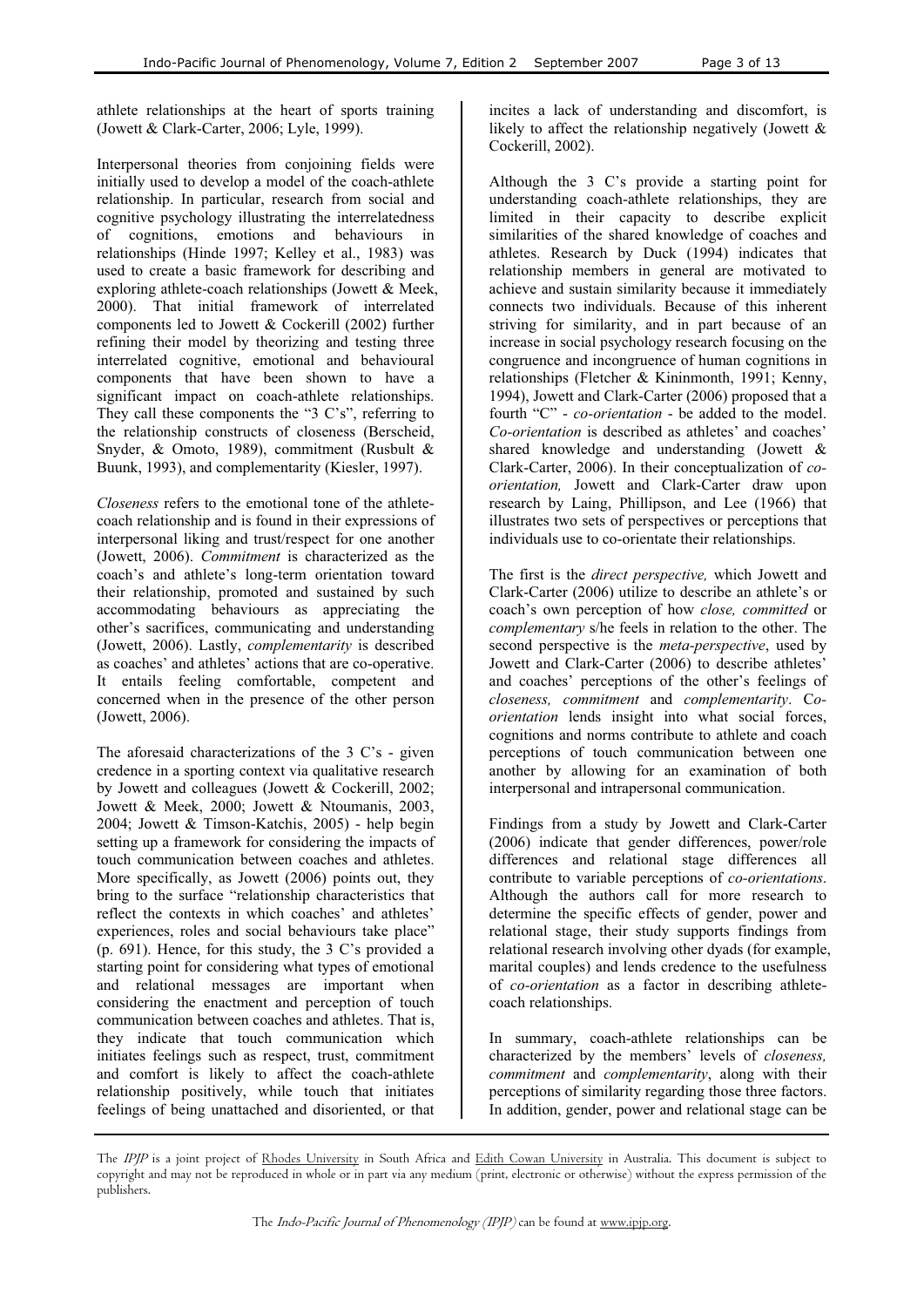said to affect athletes' and coaches' perceptions of how similar they feel they are in terms of *closeness, commitment* and *complementarity*. Taken as a whole, the aforementioned body of research paints a descriptive picture of the coach-athlete relationship and, in doing so, suggests that the emotional and relational messages exchanged within the relationship may have a significant impact on the mutual goals and strivings of athletes and coaches.

### *Touch Communication: Physically Exchanging Emotional and Relational Messages*

This section examines literature that illustrates the power of touch to communicate emotional and relational messages. More specifically, touchcommunication research will be presented that focuses on intimacy, commitment, power relating, and the perceptual similarities and differences of touch participants, highlighting the theoretical correspondence between these four elements and the four C's - *closeness, commitment, complementarity*  and *co-orientation*.

Touch communication has been studied for the last five decades, dating back to the early work of Frank (1952). In those five decades, touch has been shown to play an important role in human relationships at all stages of growth and development. Lee and Guerrero (2001) characterize touch as a potent form of communication within people's social and personal relationships, quoting Thayer (1986) to punctuate their point: "nothing comes closer than touch", which "both influences and reflects the nature of social relationships between individuals" (pp. 12-13). In a very simple, physical sense, the act of touching another human being requires one to eliminate all space between whatever parts come into contact. Said another way, touching requires humans to get physically close to one another, and can often entail getting emotionally close as well.

#### *1. Intimacy and touch – (C1) closeness*

A series of studies on touch communication in various dyads have employed observers to interpret the degree of intimacy that different touches convey and infer how intimate the relationships are based on the kind of touch being observed (Burgoon, 1991; Burgoon & Hale, 1987; Floyd & Voludakis, 1999; Pisano, Wall, & Foster, 1986). These studies involved showing participants photographs or videos of touch between individuals and using surveys to quantify their perceptions of the interactions. Other related intimacy studies involve confederates actually touching participants in an experimental or real-world setting. For example, Burgoon, Walther, and Baesler (1992) had participants interact in an experimental, problem-solving situation in which a confederate

either enacted three brief touches or did not. Results from both types of studies have shown that touch, as opposed to no touch, shows more affection and trust, and expresses various predictable degrees of intimacy (face touching and hand touching, for example, are seen as more intimate than other forms of touch) (Burgoon, 1991; Hertenstein, Verkamp, Kerestes, & Holmes, 2006; Lee & Guerrero, 2001). Touch has also been shown to convey positive relational messages and increase liking in various contexts (Fisher, Rytting, & Heslin, 1976; Lee & Guerrero, 2001). In summary, research has shown that varying types of touch foster and express intimacy, liking and trust in multiple dyads and via multiple methods of inquiry.

Jowett and Clark-Carter (2006) characterize coachathlete *closeness* as interpersonal liking and trust/ respect for one another. This characterization is very similar to the characterization of intimacy within the literature on touch communication, and suggests that touch may be an important facilitator of *closeness* between coaches and athletes and thus important to their relationship in general.

#### *2. Commitment and touch – (C2) commitment*

Several other touch communication studies focus less on relational intimacy and delve rather into examining other positive affective and relational messages that touch conveys, such as affection, attraction and commitment (Burgoon & Walther, 1990; Guerrero & Anderson, 1991; Johnson & Edwards, 1991). Of particular interest is the research of Johnson and Edwards (1991) that examines how individuals ascribe varying levels of commitment to different kinds of touch. Specifically, their study showed that, when evaluating a spectrum of touch ranging from intercourse to holding hands, participants' perceptions of commitment correlated to the "intimacy" of the touch (with sexual intercourse thus reflecting the most commitment). The results of this study may be somewhat limited in their capacity for generalization due to the framing of commitment and types of touch as romantic in nature. However, the fact that respondents associated varying types of touch with distinctly different levels of commitment makes a case for exploring types of touch specific to less romantic relationships, along with respondents' perceptions of how those touches relate to commitment.

Jowett and Clark-Carter (2006) developed an athletecoach-specific construct of *commitment* centring on coaches' and athletes' long-term orientation, and characterized by general accommodating behaviours such as appreciating, communicating and understanding. Touch shared between coaches and athletes

The IPJP is a joint project of Rhodes University in South Africa and Edith Cowan University in Australia. This document is subject to copyright and may not be reproduced in whole or in part via any medium (print, electronic or otherwise) without the express permission of the publishers.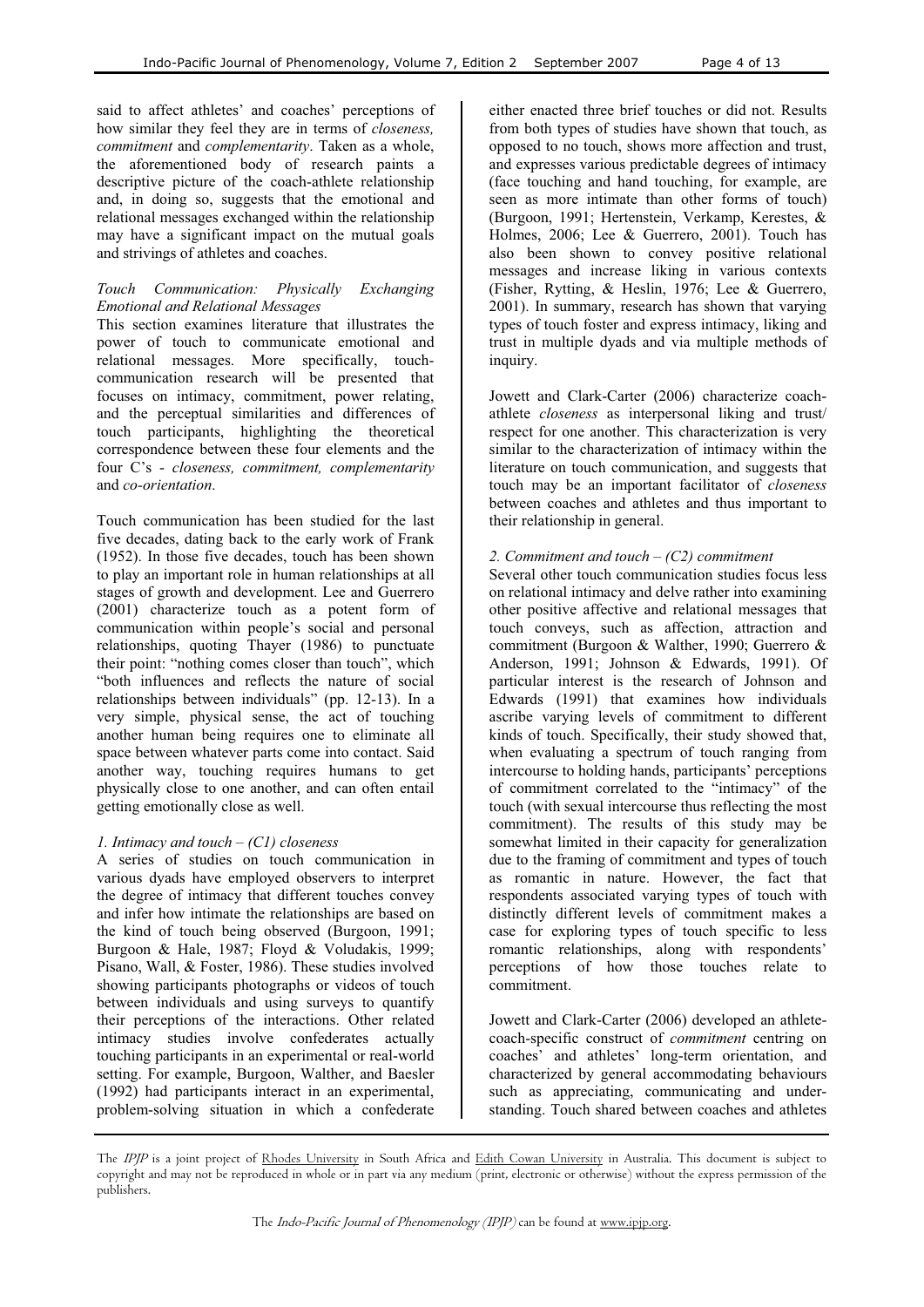intuitively carries with it a potential to reflect their appreciation and understanding for one another (for example, coaches congratulate athletes for strong performances with high-fives). When evaluated in light of the research illustrating the correlation between touch and commitment, it may be that touch between coaches and athletes interacts with their perceived relational commitment.

*3. Power relating and touch – (C3) complementarity* 

The relationship between coaches and athletes is often perceived as characterized by an imbalance in power. By way of example, coaches can regularly be seen moving athletes or directing them, using touch in order to help improve their technique or teach them specific skills. Major and Heslin (1982) argue that this type of touch, in particular when directing people, is commonly perceived as dominant. Thus, simply through the act of instructing via touch, coaches may tend to be perceived as dominating.

To add to this perception, several studies and reviews of literature pertaining to status and touch have collectively illustrated that higher-status individuals are generally more likely to initiate touch, and in turn touch initiators are considered to be more dominant (Andersen, 1999; Burgoon, Buller, & Woodall, 1996; Henley & Harmon, 1985; Hertenstein et al., 2006). For coaches, being in a conceivably more powerful role than athletes (for instance, they can choose to give athletes playing time or not) may perpetuate the perception of athletes that touch from their coaches is dominating, and may in turn make them less likely to initiate touch themselves.

Jowett and Clark-Carter's (2006) conception of *complementarity* reflects how comfortable coaches and athletes feel in the presence of one another. The research on touch communication and status indicates that *complementarity* may be affected by coachenacted touch. That is, by virtue of coaches' role and perceived position of power, coach-enacted touch may perpetuate athletes' perceptions of the coach being overly dominant. In addition, *complementarity* may also be affected by athletes' decreased likelihood to touch their coach due to their subordinate role and hence constrained feelings of entitlement. In each case, *complementarity* or comfort with one another potentially suffers for coaches and athletes because status perpetuates an imbalance in perception and in the actual act of touching one another.

### *4. Touch and contextual differences – (C4) coorientation*

Co-orientation, the fourth "C" proposed by Jowett (2006), complements the initial 3 C's by explicitly considering similarities and dissimilarities in athletes'

and coaches' perceptions of *closeness, commitment*  and *complementarity* based upon gender, power/role, relational stage, and interpersonal differences. A series of studies from psychology and communication come together to highlight the perceptual differences of touch communication between relational dyads based on gender, age, relationship stage, settings, and the intentionality of individuals (Hertenstein et al., 2006). At this point, the research from both touch communication literature and athlete relational literature regarding contextual differences warrants further investigation. Theorists from the conjoining fields of study point out a need for the collection of more context-specific data (Hertenstein et al., 2006; Jowett, 2006).

A good portion of the touch research mentioned above focuses on dyads that are more specifically work-related, romantic, marital, or familial; as a result, generalization to a sport-related dyad requires careful consideration. In their own research, Jowett and her colleagues (Jowett & Cockerill, 2002; Jowett & Meek, 2000; Jowett & Ntoumanis, 2003, 2004; Jowett & Timson-Katchis, 2005) point out similarities and differences between coach-athlete dyads and other related dyads. For example, they illustrate that, while both coach-athlete and husband-wife dyads are characterized by mutual trust, their levels of intimacy generally differ. Thus, in developing their sportspecific constructs of athlete-coach *closeness, commitment, complementarity and co-orientation,*  they utilized interviews with professional and nonprofessional athletes and coaches in order to move the more general theoretical conceptions of the aforesaid constructs into a sports-specific dyad (Jowett & Clark-Carter, 2006). Theoretically, this literature makes a similar move by specifying a particular form of communication between coaches and athletes (touch) and examining the alignment of general touch literature with athlete-coach relational literature in an initial effort to consider the impact and importance of touch in coach-athlete relationships. The review at this point stops short of positing any research questions.

#### *Phenomenological Experiences of Touch*

The literature on touch communication and athletecoach relationships comes together theoretically along several avenues, and from that body of literature one could conceivably assert hypotheses or research questions regarding the impact and/or frequency of relational and emotional messages that coaches and athletes exchange via touch. However, rather than proceed by asking questions that directly arise from that body of research, this study aims to consider it as a whole or complete (intertwined) network of relationships and interactions. More specifically, the

The IPJP is a joint project of Rhodes University in South Africa and Edith Cowan University in Australia. This document is subject to copyright and may not be reproduced in whole or in part via any medium (print, electronic or otherwise) without the express permission of the publishers.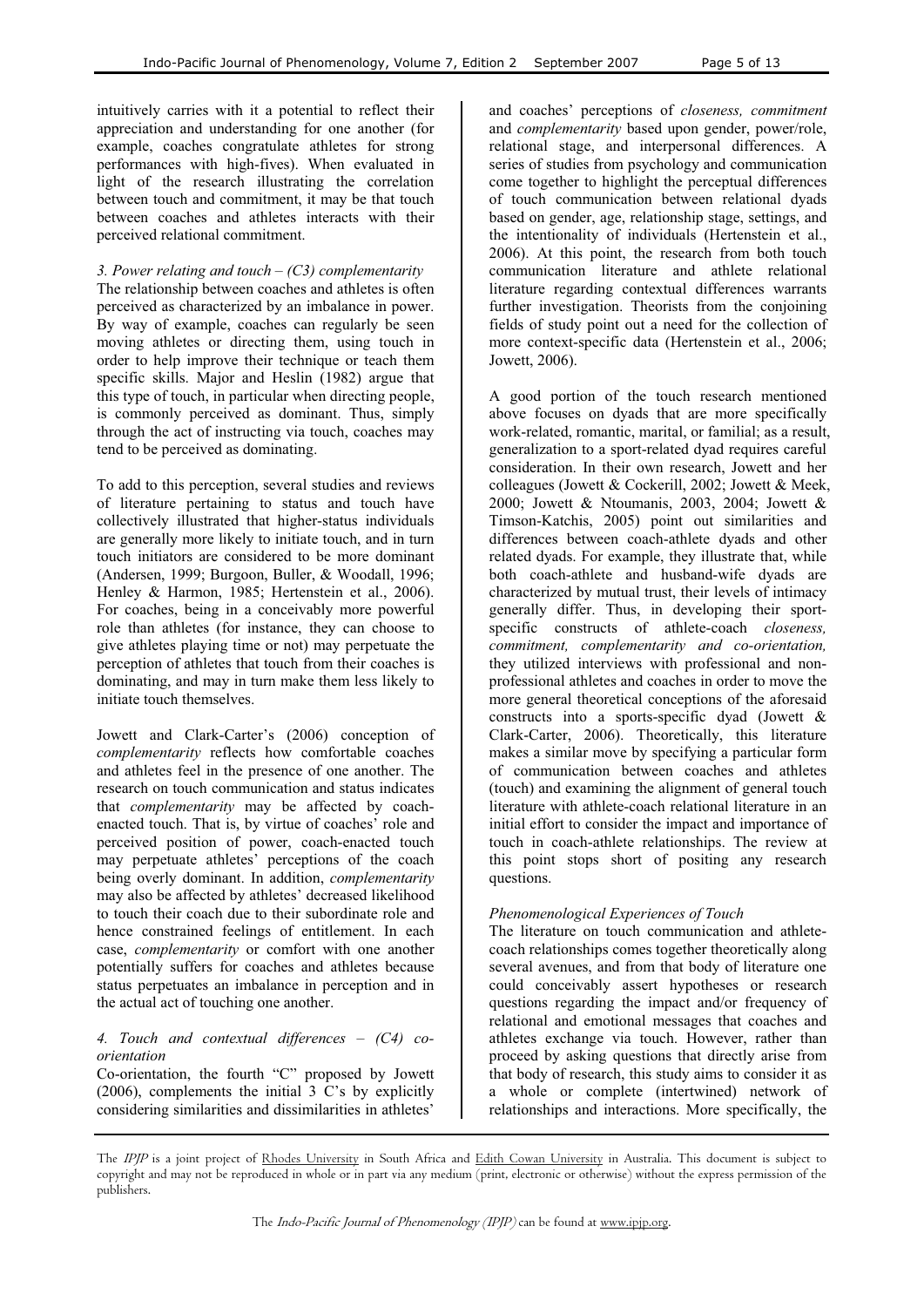work of Merleau-Ponty (1945/1962) regarding human perception will be used to help frame a research question that, rather than address specific theoretical correlations, will look to explore, with a more phenomenological tone, athletes' and coaches' respective and collective bodily experiences of communicating through touch.

Merleau-Ponty (1945/1962) challenged the notion of a division between the human mind and body, characterizing the human body as not simply a body, or object subject to the mind, but as a body-subject. His philosophical conception suggests that the body should be conceived of as our means to communicate with the world rather than as an object that our minds order to behave in various ways.

Recently, Mooney and Norris (2007) examined the findings of research by neuroscientists Libet, Wright, Feinstein, and Pearl (1979) utilizing Merleau-Ponty's notion of an "intentional arc", or the capacity of the human body to inherently know the world as "seeable" or graspable prior to conscious reflection. Another term Merleau-Ponty (1945/1962) uses to elaborate this idea is "habituality", which he defines as "knowledge in the hands, which is forthcoming only when bodily effort is made, and cannot be formulated in detachment from that effort" (p. 143). From this statement, one can argue that, in the absence of enacting touch, a very primal and unique form of knowledge is lost, since it is only in bodily movement that this kind of knowledge manifests itself.

Merleau-Ponty (1945/1962) uses the act of touching one's right hand with one's left hand to describe how the human body reflects upon itself:

I can identify the hand touched in the same one which will in a moment be touching … . In this bundle of bones and muscles which my right hand presents to my left, I can anticipate for an instant the incarnation of that other right hand, alive and mobile, which I thrust towards things in order to explore them. The body tries … to touch itself while being touched and initiates a kind of reversible reflection. (p. 93)

The above passage gives rise to the notion that, as we touch other people, we become instantly aware of our own tangibility, or the "other's" perception of us as an object, and of our own exploration of them. In terms of athletes and coaches, being instantly aware of their tangibility and influence may prompt strong reflections regarding what touch that they enact and receive with one another means. This, combined with the notion that a form of knowledge rests in the act of

touching, suggests that even simple, quick physical contact may carry with it meaning and influence.

As mentioned in the introduction, Merleau-Ponty (1945/1962) considers human perception and the study of perception to entail a necessary ambiguity. He states that man is a knot of relations and that dissecting this knot means destroying the interdependence that gives humanity its essential qualities (Reynolds, 2005). Thus, not pulling apart the knot of ambiguity can be the impetus for gaining, through study, an understanding of the very thing that establishes humanness.

### **Research Question**

The research question for this study is broad and considers the human body to be a unique tool for collecting and disseminating the relational and emotional knowledge gained from receiving and enacting touch with others; a tool for communicating, thus.

RQ1: What are athletes' and coaches' experiences of touching one another?

### **Method**

### *Participant Pre-screening*

Given the aim and design of the study, the goal of participant selection was to generate a purposive sample that included athletes and coaches who respectively have or have had active relationships and substantial contact with representatives of the other group in their own sport. The criteria for selection accordingly stipulated that the participants were to have a minimum of three years of sports participation and currently be enrolled in a university NCAA athletic programme as either a coach or athlete. In addition, participants needed to be self-reflective and willing to share. To address these sampling needs, participants were pre-screened using background questionnaires (distributed and returned via e-mail) with open-ended survey questions attached to determine: (1) demographic and cultural information, (2) the basic nature of their experience of coachathlete relationships, and (3) their willingness to engage in self-reflection regarding their athletic experiences. Prescreening e-mails were sent to five male and five female athletes purposively identified by the researchers on the basis of personal acquaintance or recommendation and relevant information at their disposal, along with five male and five female coaches, similarly identified, at two medium-sized Midwestern universities.

The IPJP is a joint project of Rhodes University in South Africa and Edith Cowan University in Australia. This document is subject to copyright and may not be reproduced in whole or in part via any medium (print, electronic or otherwise) without the express permission of the publishers.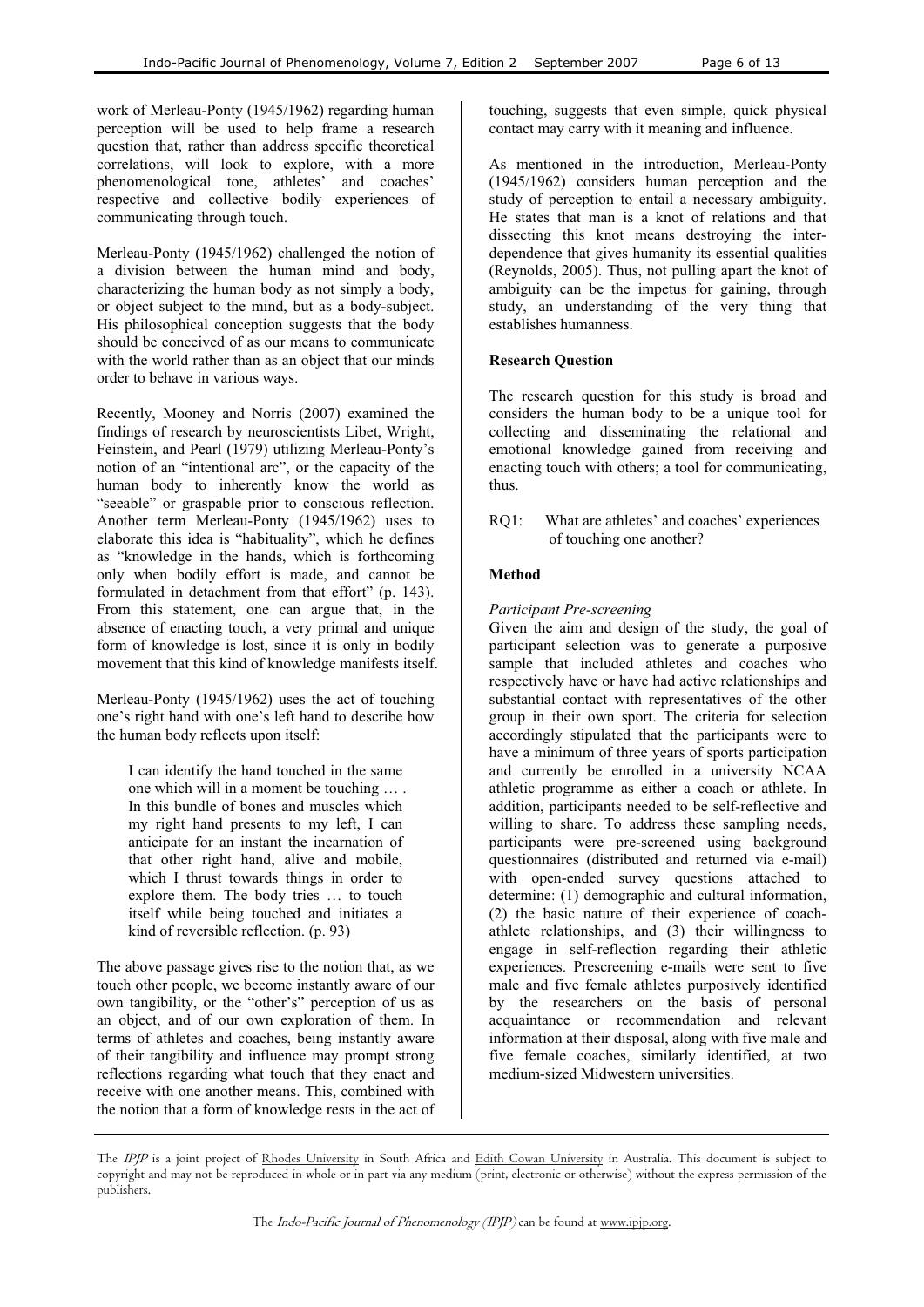# *Participants*

Of the initial pool of 20 coaches and athletes, 12 responded to the pre-screening e-mails, and, of those 12, eight were selected to participate in the interviews. The size of the selected sample was consistent with Polkinghorne's (1989) recommendation that research of a phenomenological nature should focus on between five to twenty-five participants who have all experienced the same phenomenon. The final sample of participants consisted of a male swimming coach, a male tennis coach, a female cheerleading coach, and a female soccer coach, as well as a female swimming athlete, a female track athlete, a male tennis athlete, and a male basketball athlete.

### *Data Collection*

Interviews were used to explore athletes' and coaches' perceptions of touch in the context of athletic experiences. The interviews each lasted from thirty minutes to two hours and focused on two overarching, broad components of interest: the *experience of being touched* and the *experience of touching*. Follow-up interviews were conducted with three of the participants in order to probe more deeply into their experiences. The use of two broad components helped to ground the interviews in order to elicit data that would lead to pertinent and clear textural (what the participants experienced) and structural (context or situational) descriptions (Creswell, 2007). The goal during the interview process was to guide the athletes and coaches to reflect upon everything that they experienced during various types of touches and in various contexts. For instance, when asking athletes about a hugging experience, the interviewer asked the participants to "think about a time that [they] hugged [their] coach and talk about all the things [they] experienced and felt from the moment [they] began the hug up until [they] pulled away from one another". The key was to ask questions that helped athletes and coaches reflect on the subtleties and very essence of their touch experiences.

The interviews were recorded on a laptop using a programme called Audacity© that enabled the data to be easily and visibly earmarked in certain segments in order to make the process of transcription more clear. Each participant filled out a consent form and agreed to have the interview recorded. Participants were able to be interviewed at times and locations that were convenient for them. The interviews were conducted by a trained graduate student who ensured that the participants each understood (1) that participation was completely voluntary and that they could withdraw from the study at any time, (2) that their responses would be completely confidential, (3) that there were no right or wrong answers, and (4) that they should

answer each question as honestly as they could.

### *Data Analysis*

Once the interviews were transcribed, the analysis process consisted of grouping and developing the data into textural and structural descriptions in accordance with the method of analysis prevalently employed in psychological phenomenology research (Creswell, 2007; Holroyd, 2001). The transcribed narratives were examined for shared experiences of touch, which were drawn out as themes. The themes were then analyzed on macro and micro levels. For example, one athlete, describing her shoulder being touched by a coach, relayed the following four themes: (1) a sensation of comfort, (2) an impulse to face the "toucher", (3) inner warmth, and (4) a slight wave of energy down her back. Analysis of the themes entailed examining each one individually; for example, considering the importance of comfort in relation to the essence of shoulder touching, and then considering concepts, like connection and attention, derived from the interplay of all four categories. Using this micro-to-macro analysis between subjects initiated the process of writing textural descriptions of each participant's experiences, and subsequently placing those experiences into specific contexts or settings in order to construct what are referred to as structural descriptions (Moustakas, 1994; van Manen, 2002). The final step involved writing descriptions that present the collective essence of the experience (Polkinghorne, 1989). The ultimate goal of the data analysis was to derive descriptions that provide insight into what it is like to experience touch as a coach or athlete within specific athletic situations.

### **Results and Discussion**

This section will begin by presenting the basic kinds of touch that coaches and athletes talked about. Next, stories relating athletes' and coaches' experiences of sharing emotional and relational messages via touch will be highlighted and discussed. Finally, the social factors that influenced many of the coaches' and athletes' experiences of touch communication will be discussed.

The forms of touch that coaches and athletes in this study shared with one another were high-fives, hugs (one- and two-armed), hands on shoulders, hands on backs, handshakes, instrumental touch (touch to teach a skill), massages or stretching, pats on the back, group hugs, hands on the neck, fist-knocking, hip touching along the back, tackling, fake-punching, shoving, and butt-patting.

*Touch During Emotional Events*  All the coaches and athletes interviewed characterized

The IPJP is a joint project of Rhodes University in South Africa and Edith Cowan University in Australia. This document is subject to copyright and may not be reproduced in whole or in part via any medium (print, electronic or otherwise) without the express permission of the publishers.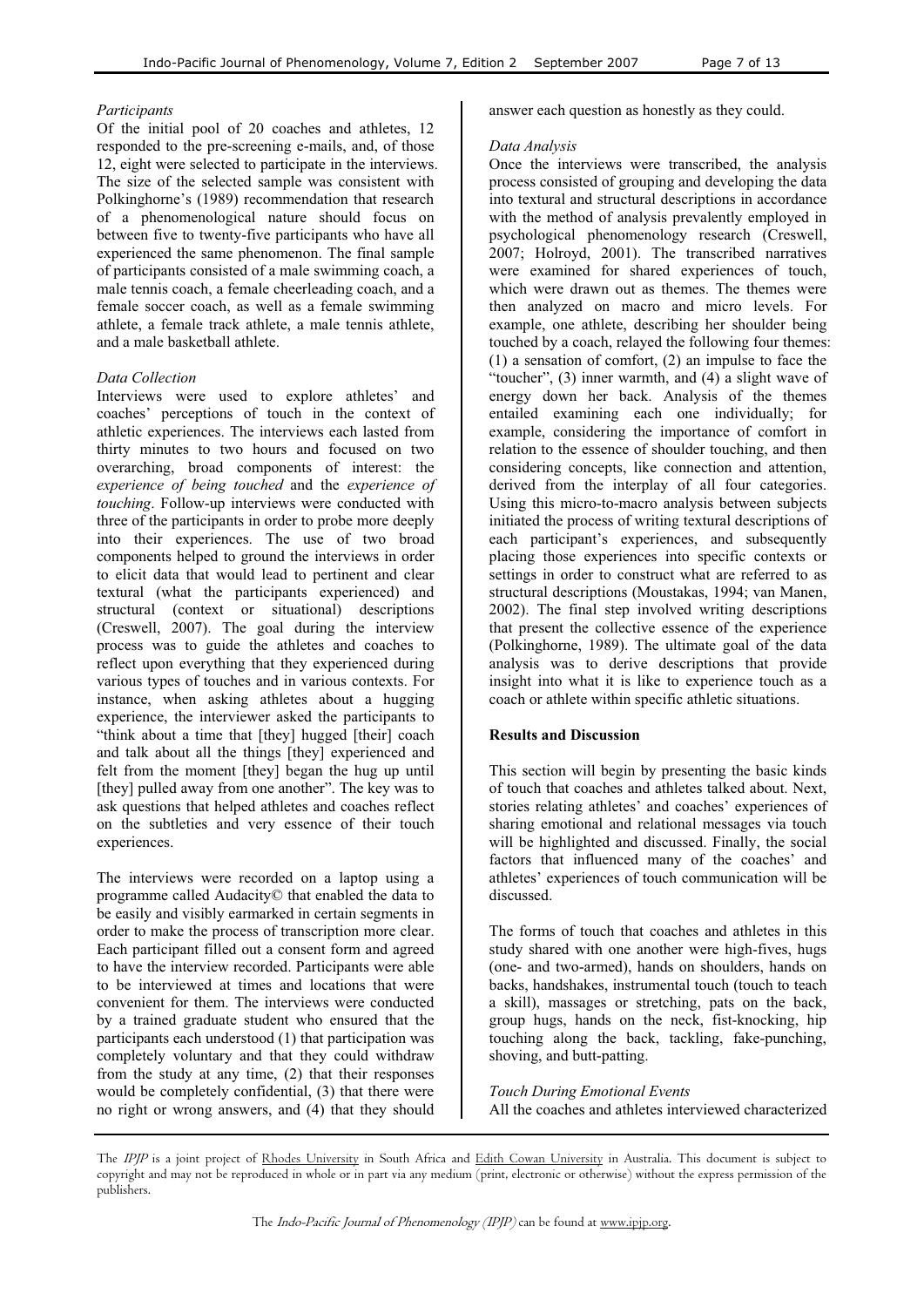many of their most memorable touch experiences in sport as happening during very intense or emotionally charged events. One coach related a story about a major swimming event which he thought spurred an increase in touching behaviours for both the coaching staff and athletes. As he put it, "The meet was at the end of the season; everyone was emotionally charged and there was a really intense feeling being at our home pool." For him, both the atmosphere of being at home and having had the entire year to get to know athletes created a more comfortable environment for exchanging touch. More specifically, he stated that "I don't think personal space was as important for us at this meet, since we had gotten to know one another." During this event, there were many hugs and highfives. A cheerleading coach related similar feelings from a big event, commenting that "The energy level of the competition had us all primed to hug if anything at all went well." Moreover, coaches expressed how the unseen emotional momentum of an event incited touch communication.

Athletes also readily expressed how the emotions and feelings tied to a big event prompted them to initiate touch with their coaches. A male tennis athlete commented on a hug that he gave his coach after finishing an important match: "Without even thinking, I ran up and hugged my coach. I was emotionally exhausted and the hug was a kind of closure for me." Other athletes painted a picture of touch in big competitions as being very emotionally charged; it connected them to their coaches in ways that felt real. For some of them, the time immediately after a big race or competition was the only time they came into physical contact with their coach. For example, a female swimmer said, "It was a breakthrough race for me and the first time my coach ever touched me. It was only a high-five, but it seemed like everything I was thinking and feeling went into that high-five. I was very excited and put my whole body into it." Even though her touch was brief and, from a theoretical perspective, not very intimate (Burgoon, 1991), the moment and context in which it took place prompted the exchange of strong emotions for her.

Not all touch during intense matches or competitions was characterized by positive emotions; failures also carried with them intense emotions and, in turn, touch. For example, every coach said that s/he used touch to comfort athletes after disappointing performances. One coach described comforting touch as being quicker than other forms of touch. In particular, he stated that, after a swimmer had a poor race, he typically could only give a quick pat on the back, since athletes were often on the move and in a hurry to get away. A soccer coach expressed that she used touch after tough games to let athletes know that she

was there for them and that she still loved them. For the athletes, touch after bad performances elicited mixed emotional responses. A female track athlete commented on her feelings regarding touch after a poor performance: "I don't know; it's like right when you get done throwing and you know you did bad, you're already thinking, he's going to try to cheer me up and it kinda makes you mad. Usually, though, I like a hug or pat on the shoulder 'cause it makes me feel like he cares, ya know. I don't tell him that, though I probably should!" Her depiction summarizes athletes' feelings on touch after they perform poorly, and illustrates that athletes sometimes welcome comforting touch and sometimes are annoyed by it.

In addition to what takes place during events, several coaches talked about touching athletes before events. In particular, a tennis coach talked about how his female athletes often asked either to be taped up (that is, have a sprained foot wrapped) or to have a knot rubbed out of their shoulder before a big match. His contention was that many of the athletes who invited this form of touch seemed to be more needy than other athletes. Along those same lines, both a male swimming coach and a female cheerleading coach also talked about stretching and rubbing down athletes before events. The cheerleading coach said, "I think that I'm probably stretching them more for nerves and attention than actually for their muscles. Some girls just need to know that you care."

For the coaches and athletes interviewed, the more emotion and/or tension there was during an event, the more frequent and memorable their touch experiences were. Touch was used to show appreciation, to comfort, and to exchange emotions. Addressing the absence of touch during big events, a tennis athlete had this to say: "If you don't touch at all after a big match, something is missing; it seems less epic; less important. I watch coaches that won't hug their players and I think man they just don't really care." One coach very eloquently summarized the power of touch to express emotions: "Touch is a physical manifestation of our feelings. When we don't have time or the right words fail us, we use touch to get our emotions across. Touch expedites the process of exchanging emotions, and in brief exchanges we form a powerful bond." In that statement, the connection between touch and emotions is drawn to the forefront, and it ends by expressing the relational bond that touch embodies.

#### *Coaches and Athletes Relating with Touch*

There was substantial agreement among this group of athletes and coaches that, as they got to know one another and trust one another, they were more apt to come into physical contact. A female swimmer

The IPJP is a joint project of Rhodes University in South Africa and Edith Cowan University in Australia. This document is subject to copyright and may not be reproduced in whole or in part via any medium (print, electronic or otherwise) without the express permission of the publishers.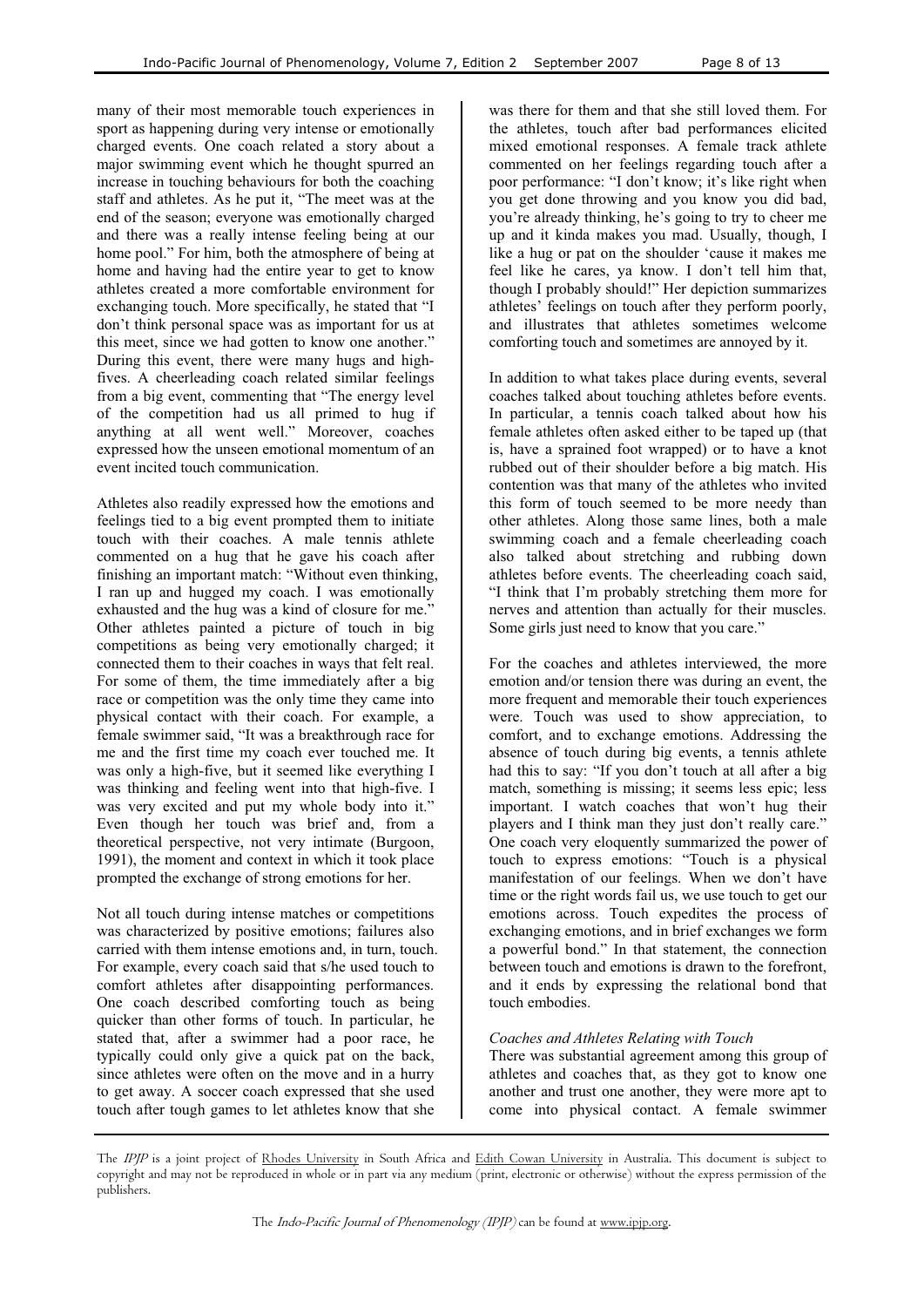expressed this point by explaining how her coach became like a mother to her, so that, when she touched her, she felt comforted and mothered. This relationship, as she put it, "allowed me to be supercomfortable: I could rest my head on her shoulder during a hug". In contrast, the same athlete commented on hugging a male coach that she did not have a strong relationship with and whom she did not like: "When he hugged me, I was like, ewww, why are you touching me." The male swimming coach told a story about the most horrible high-five he ever got from a coach. The story entailed the coach, as a young athlete, visiting *his* coach at that time and expressing some very personal things going on in his life. His coach was not at all responsive, and this unresponsiveness pushed their relationship far apart. Several months later, the athlete had an excellent performance at a major event, and his coach ran up to the pool after the race to give him a high-five. He recalled looking up at his coach from the pool and adamantly not wanting to give a high-five. The athlete gave one, but commented that "It's funny, I'm a coach now and it's been fifteen years since that day, yet somehow that one high-five still gets me fired up!" His story relates the idea that relationships between coaches and athletes can have a major effect on their perceptions of touch.

Coaches and athletes also talked about the connection that they felt when they touched one another. A male basketball player spoke of a handshake with his male coach by stating, "It makes me happy just to shake his hand once in a while. We do that and we're connected, ya know. It says to me that he ain't afraid to touch me." The cheerleading coach characterized one of her groups of athletes as "kind of a family", where touch was common. One form of touch she described was play-fighting. When she packed up her things at the end of practice, the girls would run over to her on the floor and tackle her. The male tennis coach expressed a similar kind of bonding when he talked about how his male athletes would often give him a shove and laugh or throw a fake punch on his shoulder. For athletes and coaches, play fighting seemed to be a gender-exclusive way to bond.

In summary, coaches and athletes not only used touch to enhance their connection with one another, but they also required there to be significant trust or a start to their relationship in order to comfortably enact touch. Gender factored into the way that this group of athletes and coaches bonded through touch via playfighting.

#### *The Power of Social Influences*

The power of social influences was talked about by every participant in the study, and for some coaches and athletes it superseded many other points of interest. Coaches tended to focus on what other people might be thinking while they are enacting touch, and athletes focused more on what they felt was inappropriate.

Male coaches expressed concern and awareness during touch interactions regarding the scepticism that others may have regarding their motives in touching an athlete, and especially an athlete of the opposite gender. A swimming coach commented on how it feels sometimes to enact touch with female athletes: "Cultural norms are almost physically stifling sometimes; there are literally a million directions you shouldn't go with touch." Along those same lines, female athletes picked up on male coaches being "overly" aware of touching female athletes. One female athlete had this to say: "It's funny, I'll be trying to learn something new and it'll be obvious that he needs to touch me to show me how to do it, but I almost have to say, hey you can touch me before he'll do it."

Another important finding pertaining to gender revolves around the power and self-esteem dynamic inherent in the coach-athlete dyad (Krauchek & Ranson, 1999). Female athletes consistently spoke of inappropriate touch as something that at least showed that their coach cared. As one female track athlete commented, "I do feel appreciated even if I know a touch was probably not one-hundred percent sports related." Female athletes also spoke about not avoiding coach-enacted touch or the pressure to reciprocate touch in order to connect better with the coach. For example, a female swimmer had this to say about a hug from her male coach: "I held on as long as I needed to, so that it didn't look bad. There just was no great way out of it."

In terms of athletes touching their coaches, many athletes explained a lack of enacting touch as a result of the coach being an authority figure. Male coaches, in particular, commented on the uncomfortable feeling associated with being frequently touched by an athlete of the opposite sex. A male tennis coach had this to say: "I think it becomes painfully obvious to everyone but the girl that's touching you that this is getting a little weird. Players start to seriously get jealous, and then you get all worried that they'll think you're playing favourites. You feel a little trapped." The other male coach agreed, and commented on how frequent touch from female athletes felt distinctly uncomfortable at times.

Female coaches expressed a concern for their male assistants working with female athletes, stressing the need to touch professionally. Multiple phrases where

The IPJP is a joint project of Rhodes University in South Africa and Edith Cowan University in Australia. This document is subject to copyright and may not be reproduced in whole or in part via any medium (print, electronic or otherwise) without the express permission of the publishers.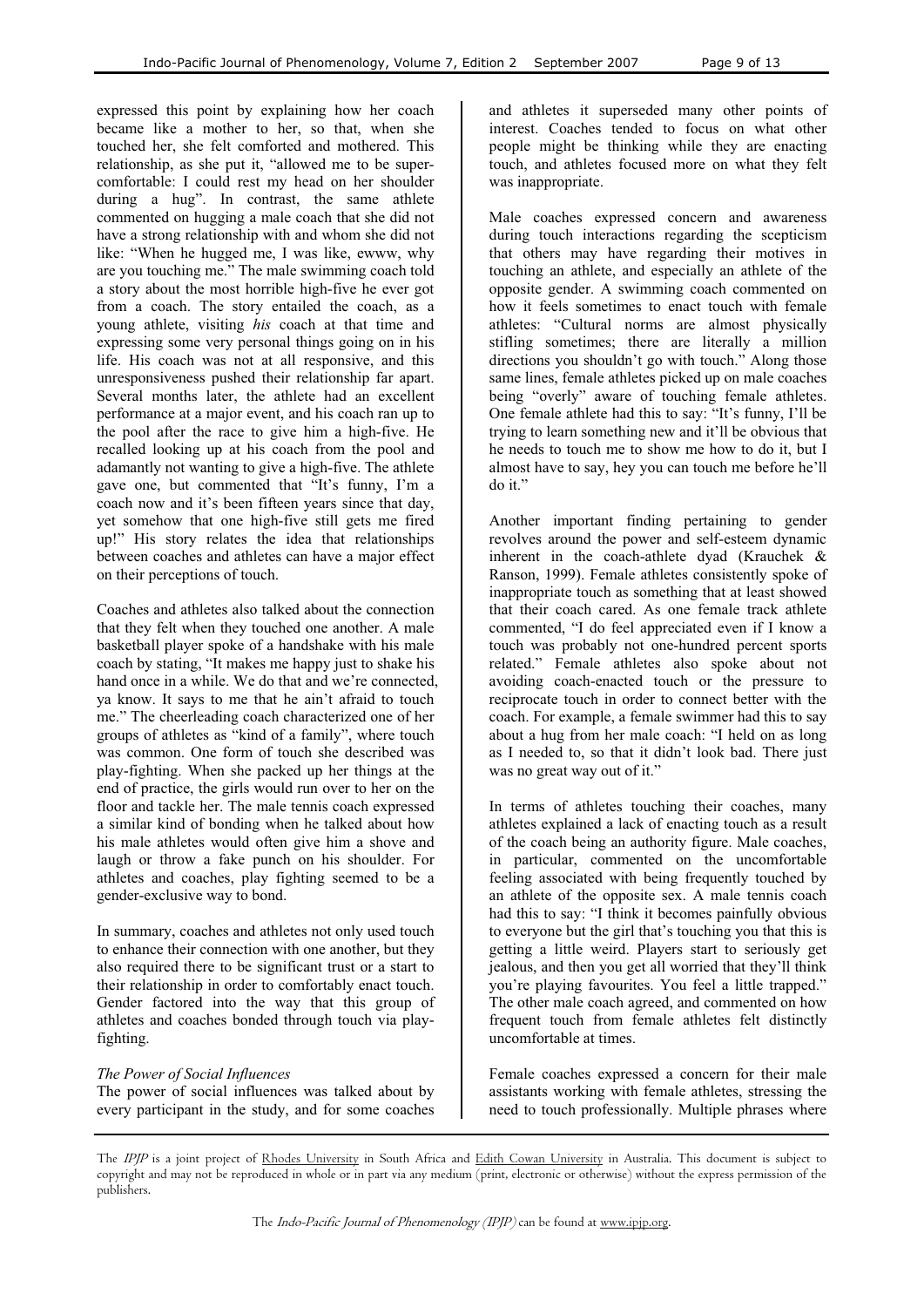thrown out by coaches concerning what onlookers might think of their touching athletes, such as: "I'm always conscious of people watching", "I don't want people to think anything", "you have to know you're always being watched", "some things just look bad", and "you have to be careful with how you touch 'cause someone might see it the wrong way."

In this study, social norms regarding touch rested most heavily on the shoulders of coaches, who initiated touch more often than athletes did. Athletes, on the other hand, were cognizant of touch norms, but less expressive regarding how norms limited their touch. If anything, the opposite was true for female athletes, whereby social norms pushed them to initiate or reciprocate more touch.

In summary, athlete-coach touch generally tended to increase at major events when emotions and tensions ran high. Touch involved showing appreciation, instructing, comforting, and giving attention, and affected perceptions of relationships. Societal factors, such as gender, relational stage, what the audience and parents may think, and what other athletes think, appeared to mediate touch behaviours (for instance, play-fighting was enacted only by same-sex coaches and athletes).

### **Limitations and Future Research**

The findings of this study do not represent a complete picture of how touch is used or perceived in athletics; rather, they reflect common themes expressed by one group of college coaches and athletes. The study encapsulated the sports of tennis, swimming, track and field, cheerleading and basketball. Although a study done by Fasting, Brackenridge, and Sundgot-Borgen (2004) showed that the prevalence of sexual harassment across 56 different sports was not affected by sport type and/or attire, it may be possible that various sports have unique touch cultures that mediate their behaviours. For example, it is not uncommon for cheerleading coaches working on stunts to have their hands on typically inappropriate parts of athletes' bodies. More research may thus be needed to examine sport-specific touch cultures. Quantitative research regarding how different kinds of touch are perceived between coaches and athletes may also prove useful in exploring touch in athletics, and help to cast a more generalizable net.

This study collected and analyzed athletes' and coaches' narratives of personal, often subtle, experiences of touch in an attempt to generate "universally" relatable descriptions of what it is like to touch and be touched in an athletic environment. Athlete-coach touch generally tended to increase at major events when emotions and tensions ran high. Touch involved the exchange of relational and emotional messages, and societal factors, such as gender, mediated the kind and frequency of touch communication between coaches and athletes. This study illustrates how touch is enacted in a microcosmic athletic culture. While not representative of the athletic culture as a whole, the findings generated by this microcosmic culture represent a first step towards describing how touch is perceived and enacted by athletes and coaches.

# **About the Authors**



Michael J. Miller is a graduate instructor in the Communication Department at the University of Wisconsin-Stevens Point. In addition, he is a research assistant in the School of Education, exploring ways to bridge learning and technology. Before proceeding to UW-Stevens Point, Michael was a teaching assistant and research assistant in the Psychology Department at the University of Wisconsin-Green Bay, where he investigated athlete-coach motivation and personalities.

Noah Franken is a graduate instructor at the University of Wisconsin-Stevens Point in the Communication Department. His current work revolves around intrapersonal communication, and he has embarked on several lines of inquiry concerning inner dialogue and perceptions associated with suicidal adults.

Kit Kiefer is a graduate student in the Communication Department at the University of Wisconsin-Stevens Point. He has written nine books on subjects related to popular culture and currently writes on travel for *The New York Times*.

The IPJP is a joint project of Rhodes University in South Africa and Edith Cowan University in Australia. This document is subject to copyright and may not be reproduced in whole or in part via any medium (print, electronic or otherwise) without the express permission of the publishers.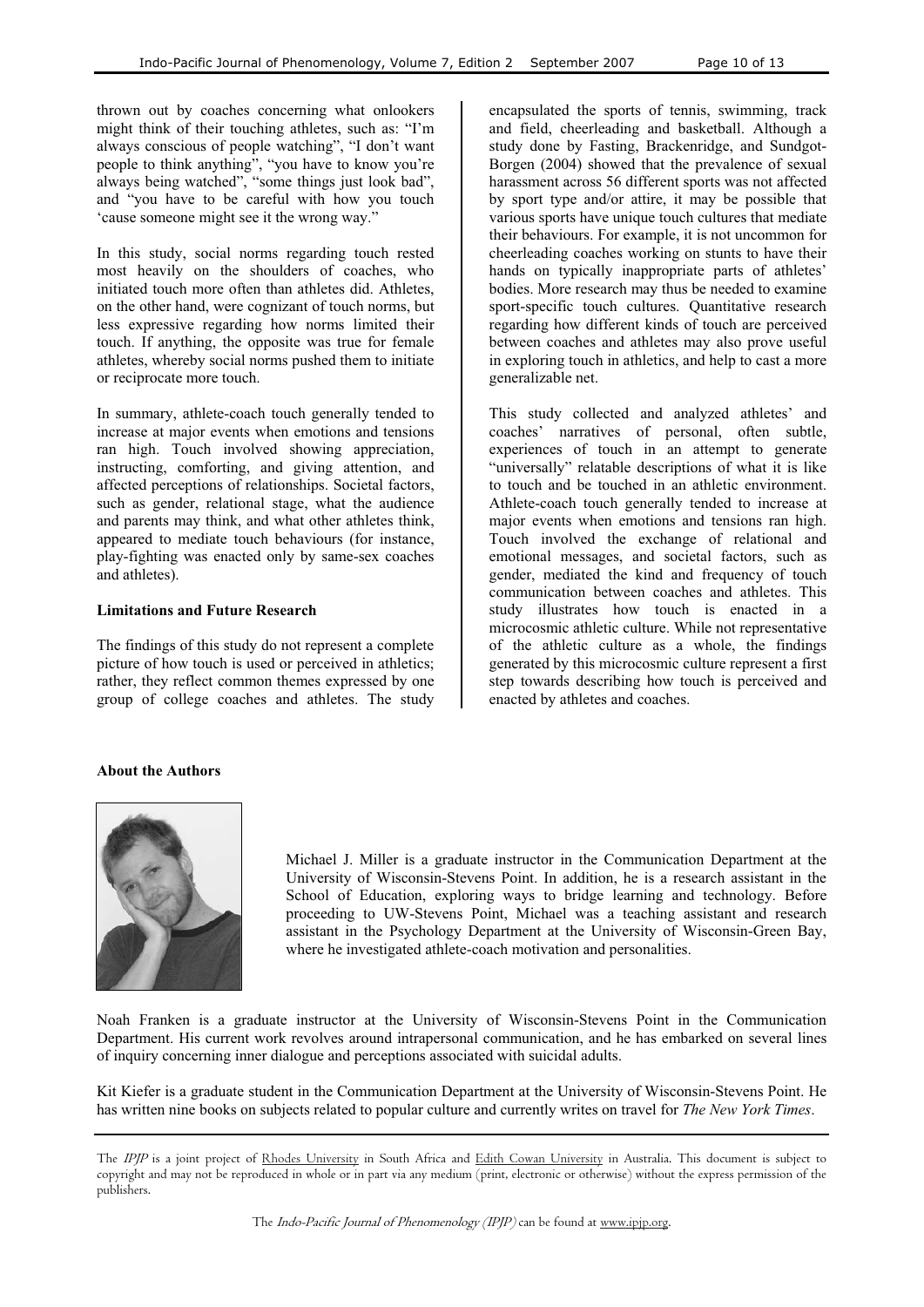#### **References**

Andersen, P. A. (1999). *Nonverbal communication: Forms and functions*. Mountain View, CA: Mayfield.

- Berscheid, E., Snyder, M., & Omoto, A. M. (1989). Issues in studying close relationships: Conceptualising and measuring closeness. In C. Hendric (Ed.), *Close relationships: Vol. 10. Review of personality and social psychology* (pp. 63–91). Newbury Park, CA: Sage.
- Burgoon, J. K. (1991). Relational message interpretations of touch, conversational distance, and posture. *Journal of Nonverbal Behavior*, *15*(4), 233–259.
- Burgoon, J. K., Buller, D. B., & Woodall, W. G. (1996). *Nonverbal communication: The unspoken dialogue* (2nd ed.). New York: McGraw-Hill.
- Burgoon, J. K., & Hale, J. L. (1987). Validation and measurement of the fundamental themes of relational communication. *Communication Monographs*, *54*(1), 19–41.
- Burgoon, J. K., & Walther, J. B. (1990). Nonverbal expectancies and evaluative consequences of violations. *Human Communication Research*, *17*(2), 232–265.
- Burgoon, J. K., Walther, J. B., & Baesler, E. J. (1992). Interpretations, evaluations, and consequences of interpersonal touch. *Human Communication Research*, *19*(2), 237–263.
- Chelladurai, P. (1984). Discrepancy between preferences and perceptions of leadership behaviour and satisfaction of athletes in varying sports. *Journal of Sport Psychology*, *6*(1), 27–41.
- Creswell, J. W. (2007). *Qualitative inquiry and research design: Choosing among five approaches* (2nd ed.). Thousand Oaks, CA: Sage.
- Duck, S. (1994). *Meaningful relationships: Talking, sense, and relating*. London, UK: Sage.
- Fasting, K., Brackenridge, C., & Sundgot-Borgen, J. (2004). Prevalence of sexual harassment among Norwegian female elite athletes in relation to sport type. *International Review for the Sociology of Sport*, *39*(4), 373-386.
- Fisher, J. D., Rytting, M., & Heslin, R. (1976). Hands touching hands: Affective and evaluative effects of an interpersonal touch. *Sociometry*, *39*(4), 416-421.
- Fletcher, G. J. O., & Kininmonth, L. (1991). Interaction in close relationships and social cognition. In G. J. O. Fletcher & F. D. Fincham (Eds.), *Cognition in close relationships* (pp. 235–255). London: Erlbaum.
- Floyd, K., & Voloudakis, M. (1999). Affectionate behaviour in adult platonic friendships: Interpreting and evaluating expectancy violations. *Human Communications Research, 25*(3), 341-369.
- Frank, L. K. (1957). Tactile communication. *Genetic Psychology Monographs*, *56*, 209-255.
- Guerrero, L. K., & Andersen, P. A. (1991). The waxing and waning of relational intimacy: Touch as a function of relational stage, gender and touch avoidance. *Journal of Social and Personal Relationships*, *8*(2), 147–165.
- Henley, N. M., & Harmon, S. (1985). The nonverbal semantics of power and gender: A perceptual study. In S. L. Ellyson & J. F. Dovidio (Eds.), *Power, dominance, and nonverbal behaviour* (pp.151–164). New York: Springer-Verlag.
- Hertenstein, M., Verkamp, J., Kerestes, A., & Holmes, R. (2006). The communicative functions of touch in humans, nonhuman primates, and rats: A review and synthesis of empirical research. *Genetic, Social and General Psychology Monographs, 132*(1), 5-94.

The IPJP is a joint project of Rhodes University in South Africa and Edith Cowan University in Australia. This document is subject to copyright and may not be reproduced in whole or in part via any medium (print, electronic or otherwise) without the express permission of the publishers.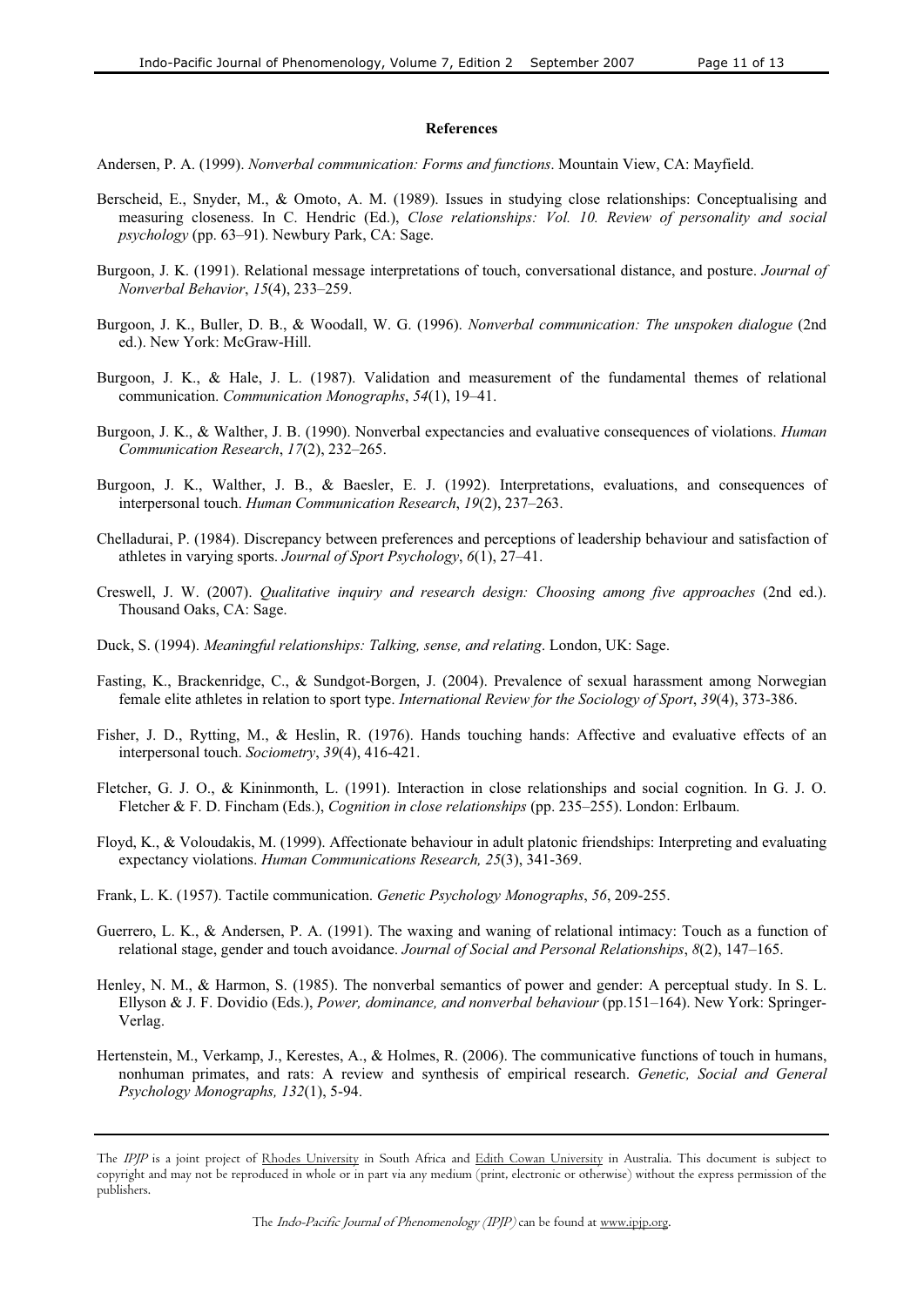Hinde, R. A. (1997). *Relationships: A dialectical perspective*. London, UK: Psychology Press.

- Holroyd, C. (2001). Phenomenological research method, design and procedure: A phenomenological investigation of the phenomenon of being-in-community as experienced by two individuals who have participated in a community building workshop. *The Indo-Pacific Journal of Phenomenology, 1*(1), 1-12. Retrieved November 1, 2007, from http://www.ipjp.org
- Johnson, K. L., & Edwards, R. (1991). The effects of gender and type of romantic touch on perceptions of relational commitment. *Journal of Nonverbal Behavior*, *15*(1), 43–55.
- Jowett, S. (2006). Interpersonal and structural features of Greek coach-athlete dyads performing in individual sports. *Journal of Applied Sport Psychology*, *18*(1), 69–81.
- Jowett, S., & Clark-Carter, D. (2006). Perceptions of empathic accuracy and assumed similarity in the coach-athlete relationship. *British Journal of Social Psychology, 45*(3), 617-637.
- Jowett, S., & Cockerill, I. M. (2002). Incompatibility in the coach–athlete relationship. In I. M. Cockerill (Ed.), *Solutions in sport psychology* (pp. 16–31). London, UK: Thomson Learning.
- Jowett, S., & Meek, G. A. (2000). The coach–athlete relationship in married couples: An exploratory content analysis. *The Sport Psychologist, 14*(2)*,* 157–175.
- Jowett, S., & Ntoumanis, N. (2003). The *Greek Coach–Athlete Relationship Questionnaire* (GrCART-Q): Scale development and validation. *International Journal of Sport Psychology*, *34*(2), 101–124.
- Jowett, S., & Ntoumanis, N. (2004). The *Coach–Athlete Relationship Questionnaire* (CART-Q): Development and initial validation. *Scandinavian Journal of Medicine and Science in Sports*, *14*(4), 245–257.
- Jowett, S., Paull, G., Pensgaard, A. M., Hoegma, P., & Riise, H. (2005). Coach–athlete relationship. In J. Taylor & G. S. Wilson (Eds.), *Applying sport psychology: Four perspectives* (pp. 153-170). Champaign, IL: Human Kinetics.
- Jowett, S., & Timson-Katchis, M. (2005). Social networks in the sport context: The influences of parents on the coach-athlete relationship. *The Sport Psychologist*, *19*(3), 267–287.
- Kelley, H. H., Berscheid, E., Christensen, A., Harvey, H. H., Huston, T. L., Levinger, G., McClintock, E., Peplau, L. A., & Peterson, D. R. (Eds.). (1983). *Close relationships*. New York: Freeman.
- Kenny, D. A. (1994). *Interpersonal perception: A social relations analysis*. New York: Guilford Press.
- Kiesler, D. J. (1997). *Contemporary interpersonal theory research and personality, psychopathology and psychotherapy*. New York: Wiley.
- Krauchek, V., & Ranson, G. (1999). Playing by the rules of the game: Women's experiences and perceptions of sexual harassment in sport. *Canadian Review of Sociology and Anthropology, 36*, Special Issue, 585-600.
- Laing, R. D., Phillipson, H., & Lee, A. R. (1966). *Interpersonal perception: A theory and a method of research*. New York: Harper & Row.
- Lee, J., & Guerrero, L. (2001). Types of touch in cross-sex relationships between co-workers: Perceptions of relational and emotional messages, inappropriateness, and sexual harassment. *Journal of Applied Communication Research, 29*(3), 197-220.
- Libet, B., Wright, E. W., Feinstein, B., & Pearl, D. K. (1979). Subjective referral of the timing for a conscious sensory experience: A functional role for the somatosensory specific projection system in man. *Brain, 102*(1), 193-224.
- Lyle, J. (1999). Coaching philosophy and coaching behaviour. In N. Cross & J. Lyle (Eds.), *The coaching process:*

The IPJP is a joint project of Rhodes University in South Africa and Edith Cowan University in Australia. This document is subject to copyright and may not be reproduced in whole or in part via any medium (print, electronic or otherwise) without the express permission of the publishers.